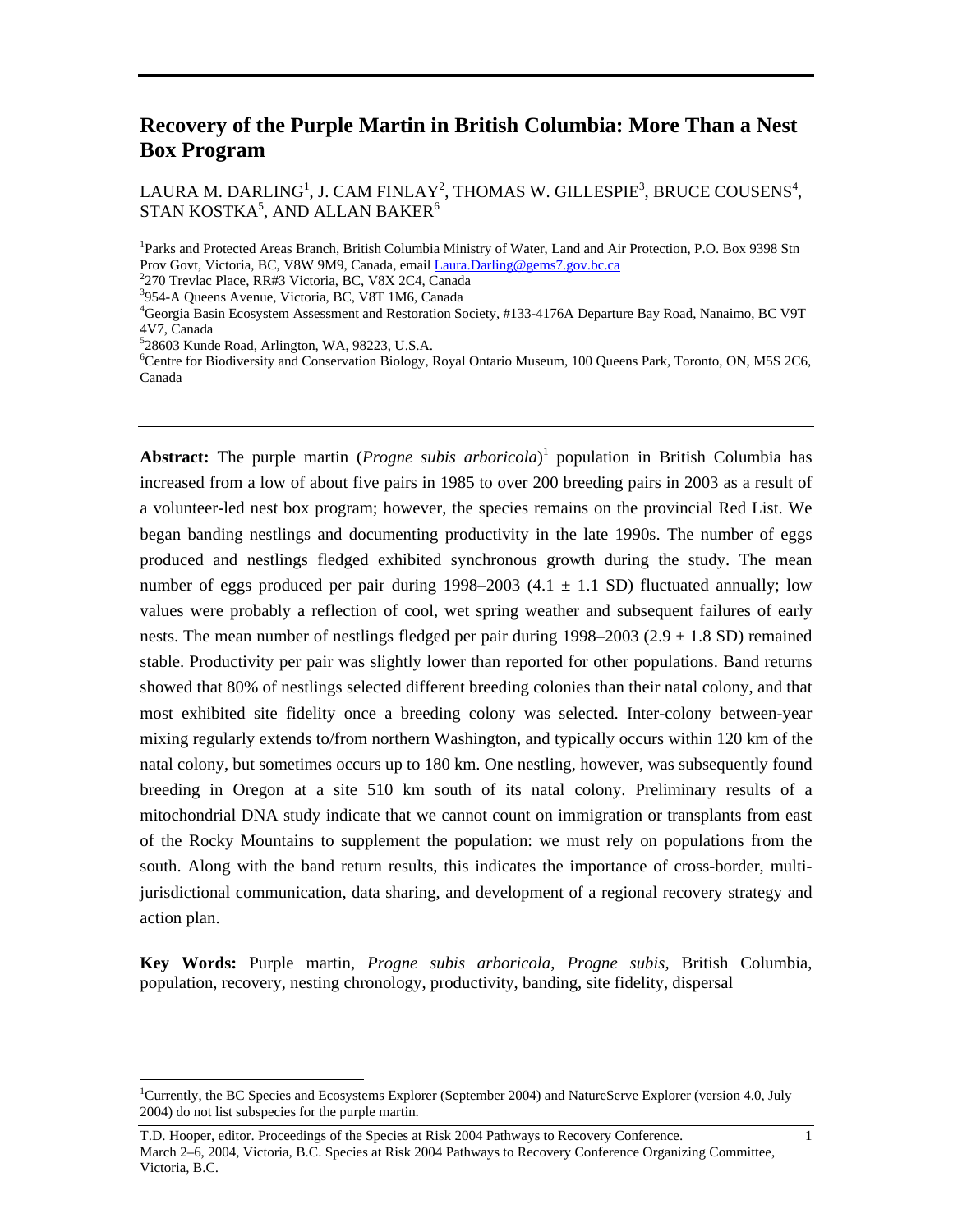#### **Introduction**

The western subspecies of the purple martin (*Progne subis arboricola*: Behle 1968; Cannings 1998) is on British Columbia's (B.C.) Red List. It is also a candidate for Threatened status under the B.C. *Wildlife Act* because its population declined in the mid-1980s, its current population is small, it is threatened by ongoing habitat degradation and loss, and it apparently has become dependent on humans to provide nesting cavities (Fraser et al. 1999). The subspecies is not listed federally by the Committee on the Status of Endangered Wildlife in Canada (COSEWIC).

Purple martin numbers in British Columbia, Washington, and Oregon declined from the mid-1900s until the late 1980s (Smith et al. 1997; Copley et al. 1999; Horvath 2000). In 1985, as few as five breeding pairs of purple martins were observed in British Columbia (Fraser et al. 1997; Copley et al. 1999). Since then, with limited funding and contributions from local businesses, volunteers have exerted substantial effort to provide nest boxes at sites where potential breeders were observed, to provide nesting opportunities at suitable alternate sites, to monitor and maintain existing nest boxes, and to foster a stewardship program (Fraser et al. 2000; Cousens et al. 2005). These efforts have undoubtedly contributed to a population increase.

Nest box colonies have been established on pilings and dolphins abandoned by logging and shipping businesses in marine estuaries, harbors, and coves, and at active wharves and marinas. In 2003, there were 18 active colonies (Fig. 1), six of which had 15–41 breeding pairs during the study. Nest boxes were single-nest units rather than condominium-like structures familiar in eastern North America.

The location, physical characteristics, and condition of the nest boxes and colonies provided an opportunity for observing and formally studying purple martin biology, and for gathering information about purple martins as their population responded to nest box placement and colony establishment. In 1996, a nestling banding program was initiated (by Finlay) as a means of determining migration routes, location of wintering grounds, and colony fidelity. Beginning in 1998, in conjunction with banding activities, a study of nest boxes and their contents was initiated. From this work we expected to (1) document breeding timing and chronology, (2) develop a firm estimate of the number of breeding pairs in British Columbia, (3) assess production of eggs and fledged young from nests at known colonies, and (4) monitor betweenyear inter-colony dispersal of banded birds. Structured nest checks at readily accessible nest boxes also allowed us to collect blood samples from nestlings for mitochondrial DNA analysis to assess the genetic differentiation of purple martins in British Columbia from consubspecifics to the south and from the *subis* subspecies from east of the Rocky Mountains. The purpose of this paper is to present some of the findings of this research.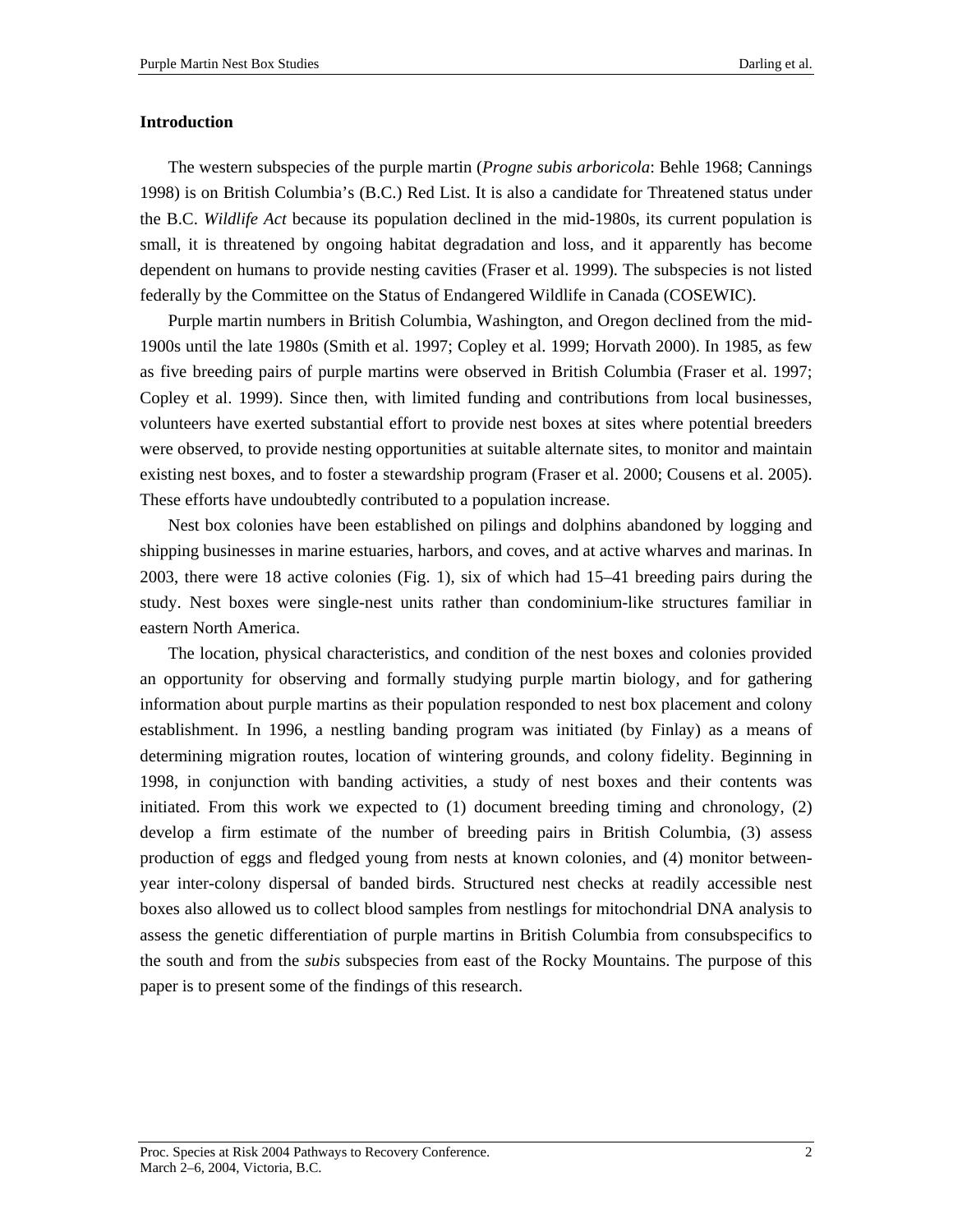

**Figure 1. Location of known active purple martin nest box colonies (squares) in British Columbia in 2003 and unoccupied nest box colonies (circles) erected through a nest box stewardship program (modified from Fraser et al. 2000).** 

#### **Methods**

Our studies involved four methodologies: (1) banding, (2) arrival monitoring and observations of banded birds during the breeding season, (3) nest checks to document productivity, and (4) blood collection and DNA analyses (methods to be described by Baker et al., in preparation). We focused on six older, larger colonies (particularly for statistical analyses) that at the start of the study included 90% of all known nests. We also collected data from smaller colonies where it was logistically feasible to do so.

Over 2400 nestlings (and 19 subadults and adults on nests) were banded with standard U.S. Fish and Wildlife aluminum bands during 1996–2002; this represented 70–98% of the annual nestling production in those years. About 2/3 of these birds were also banded with a numbercoded colour band. If the colour band could not be read, banding year could be derived from the colour of the band and the leg to which it was applied.

The wider birding community documented arrival of adult and subadult purple martins in the region and at colonies in the spring. Observations of banded birds at colonies were made with binoculars and spotting scopes during the breeding season. Efforts at resighting were greatest at wharf colonies, and were least successful where nests were attached to offshore pilings because viewing from a distance or from a boat was difficult.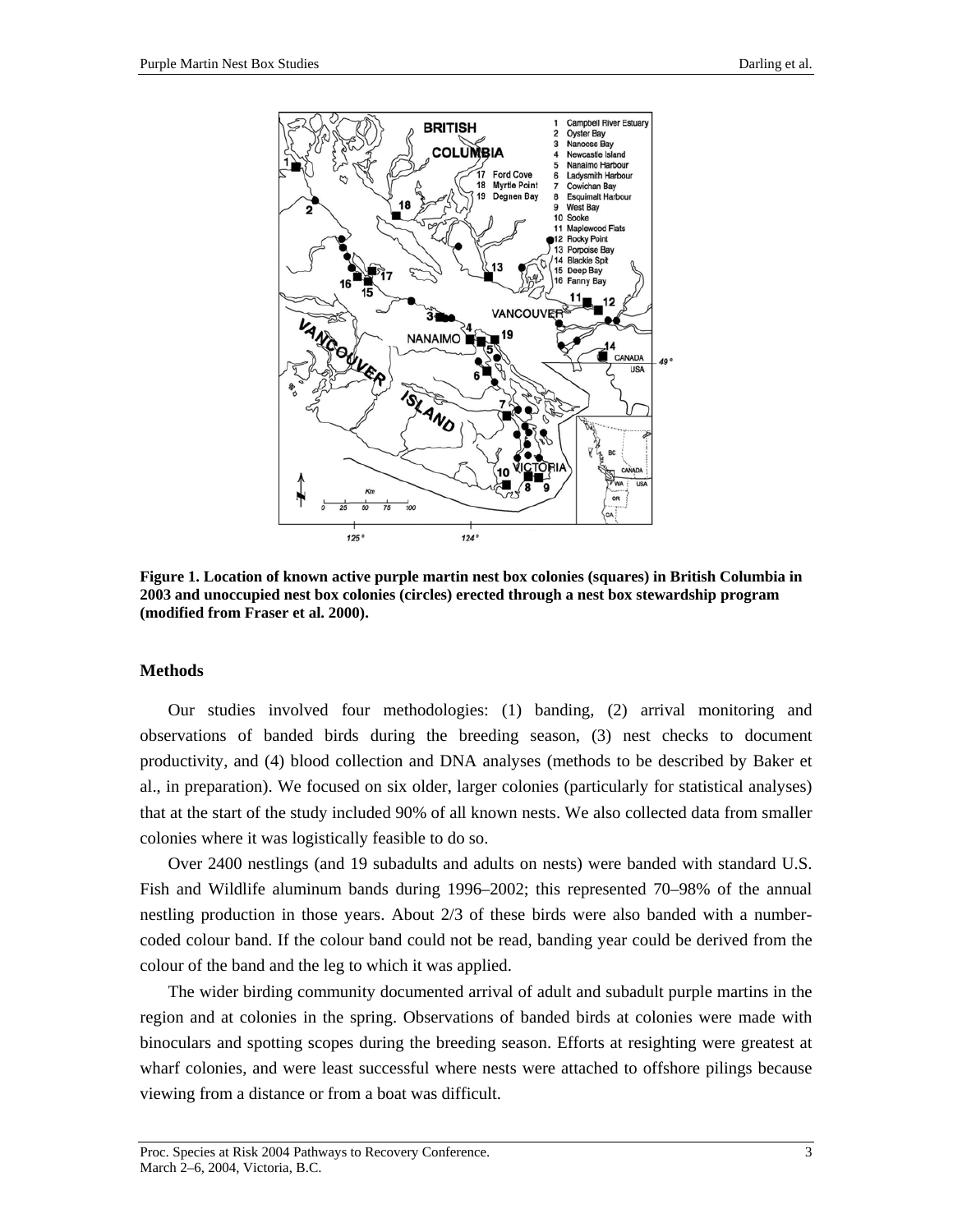Colonies were visited two to four times from late June to late August to apply bands and assess nest productivity. Early visits determined the stage of egg laying and incubation for the colony as a whole, and banding usually took place during later visits as the nestlings matured. The following productivity data were recorded at all visits to a nest: box number, sign of nesting activity, number of eggs, number and estimated age of nestlings, and number of nestlings banded. In some cases, the minimum number of eggs in a nest was back-calculated from the known number of nestlings in a nest. A small proportion of eggs may have been lost prior to the first nest check. In 2002, due to funding constraints, our nest checks were done later than in other years; consequently, some eggs and nestlings were undoubtedly lost (removed) prior to the nest check. The number of nestlings banded in the nest was used as an estimate of the number of nestlings that fledged from a nest; we recorded few losses of banded nestlings when we rechecked nests.

#### **Results**

#### *Breeding Chronology*

Adult purple martins returned to southwestern British Columbia and northwestern Washington from their winter migration during the second or third week of April (mean date: 19 April) (Fig. 2). Subadults were not seen until about three or four weeks later. Adults and subadults continued arriving until the end of May, but some subadults arrived in late June. Egg laying began, on average, in early June (earliest estimated date: 31 May) and was complete by mid-July (latest date: 19 July) (Fig. 2). An incubation period of 19 days was consistently observed in all years for all sampled nests. Typically, in this region observers found nests in the incubation phase over a six-week period (early June to late July; earliest start date 5 June, latest completion date 24 July) (Fig. 2), but in 2000, clutch initiation was delayed (probably by cool, wet weather), and egg laying and incubation were compacted into a four-week period that ended by mid-July. Estimated hatching dates for all years ranged from 23 June to 9 August, with most hatching completed by the third week of July (Fig. 2). Young fledged on average from late July (earliest date: 20 July) to late August (latest date: 6 September) (Fig. 2). Typically, in this region the period from first egg laying to last fledging, the period during which our colonies were producing young, was about 90 days.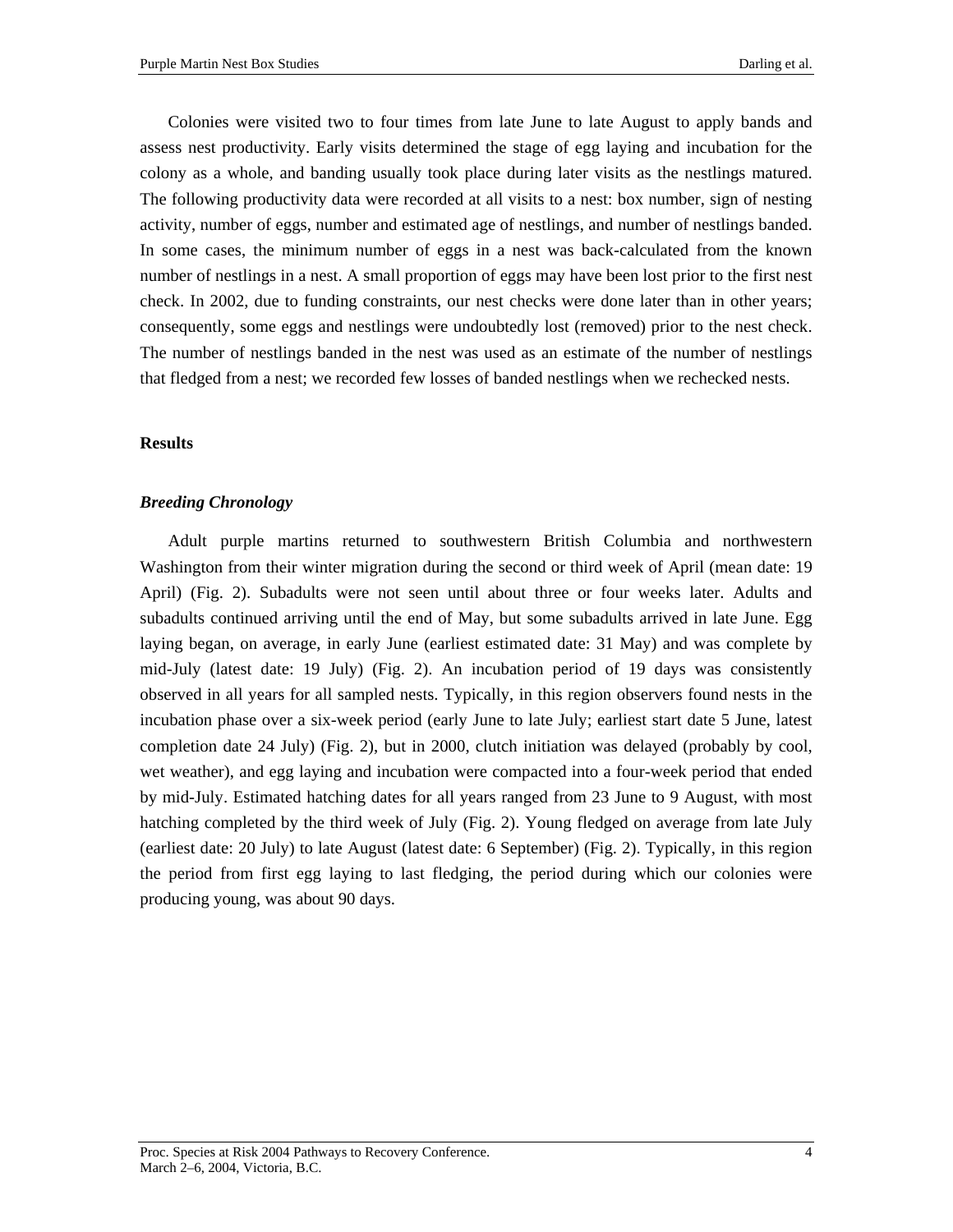

**Figure 2. Breeding chronology of purple martins in British Columbia, 1998–2003.** 

## *Productivity*

The number of known colonies increased from one in 1985 to 11 in 1998, and to 18 in 2003. The number of known breeding pairs has increased since 1985 (Fig. 3). From 1998 to 2003, the number of breeding pairs increased by 45% to 205 pairs (Figs. 3 and 4). This number is higher than population estimates for 1900–1950 (152–190 pairs) reported by Campbell et al. (1997), but is lower than estimates reported by Siddle et al. (1991) (300–600 pairs) for that same time period. From 1998 to 2003, the number of eggs produced generally followed a similar pattern of increase to the number of nestlings fledged (Fig. 4). At the six larger, older colonies, productivity per pair and the nest success rate (proportion of nests with eggs that produce at least one fledged nestling) appears to have risen also (Fig. 5). The annual fluctuation in egg production per pair probably reflects the effects of stochastic weather events (e.g., cool, wet spring weather causes failure of early nests and smaller clutch sizes of second nests), and perhaps changing demographics of the population (e.g., as the population moves toward stability, the proportion of adults, which lay larger clutches than subadults, will increase). There were among-colony differences in nestlings fledged per pair, which was a reflection of greater predation at some sites. Productivity per pair was at a slightly lower level than reported for other populations (Finlay 1971; Brown 1997; Fraser et al. 1999; Horvath 2000).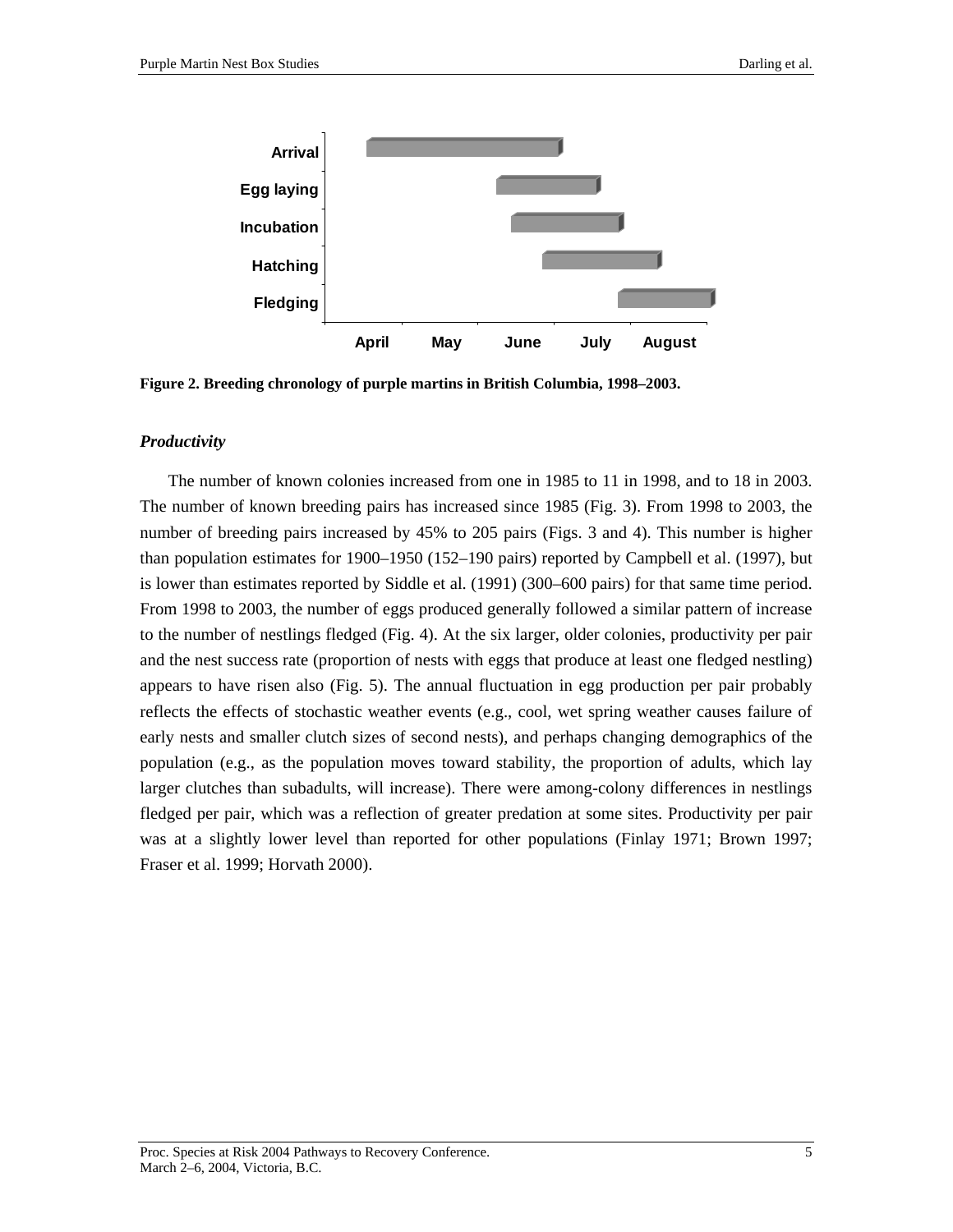

**Figure 3. Purple martin population size (number of breeding pairs) in British Columbia, 1985–2003. Data from 1985 to 1997 from Copley et al. (1999).** 



**Figure 4. Number of purple martin breeding pairs, and number of eggs and fledged nestlings produced, 1998–2003.**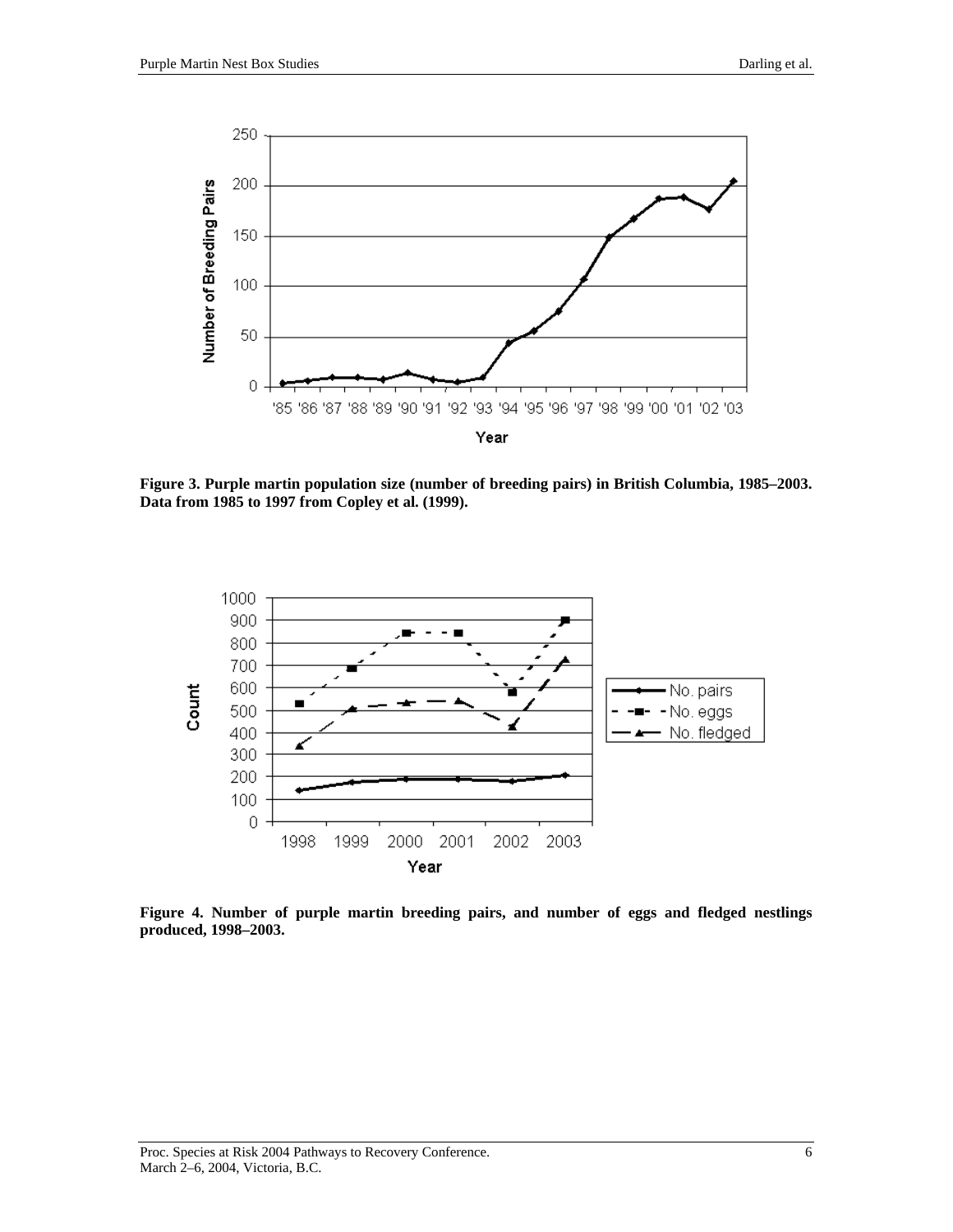

**Figure 5. Mean annual number of eggs and fledged nestlings produced per pair by purple martins in British Columbia, 1998–2003. Nest success is the proportion of nests that produce at least one fledged nestling.** 

#### *Banding*

Returns of colour-banded birds per year at 12–18 colonies in British Columbia show that about 80% of purple martins select different colonies than their natal colonies to breed. Band returns also indicate some site fidelity once a breeding colony is selected. Most of the resightings were within 100–120 km of the natal colony. This inter-colony mixing extends to/from northern Washington (Puget Sound area), with banded nestlings reported breeding 150–180 km south/north of their natal colony (one bird from British Columbia was reported nesting in Oregon, 510 km south of its natal colony). Our return rates are higher than reported for purple martins in eastern North America, but the dispersal distances fall within observed values (Brown 1997; J. Hill, pers. comm., Aug. 2001).

#### *Genetic Differentiation*

Preliminary results indicate substantial genetic differences between the eastern and western subspecies of the purple martin, and substantial genetic variation within the western population (Baker et al., in preparation).

#### **Management Implications**

The purple martin population in British Columbia is continuing to increase, and more eggs and nestlings are being produced than in previous years. The measures of productivity (eggs per pair, fledged nestlings per pair, nest success rate) appear to be on the rise. The number of nest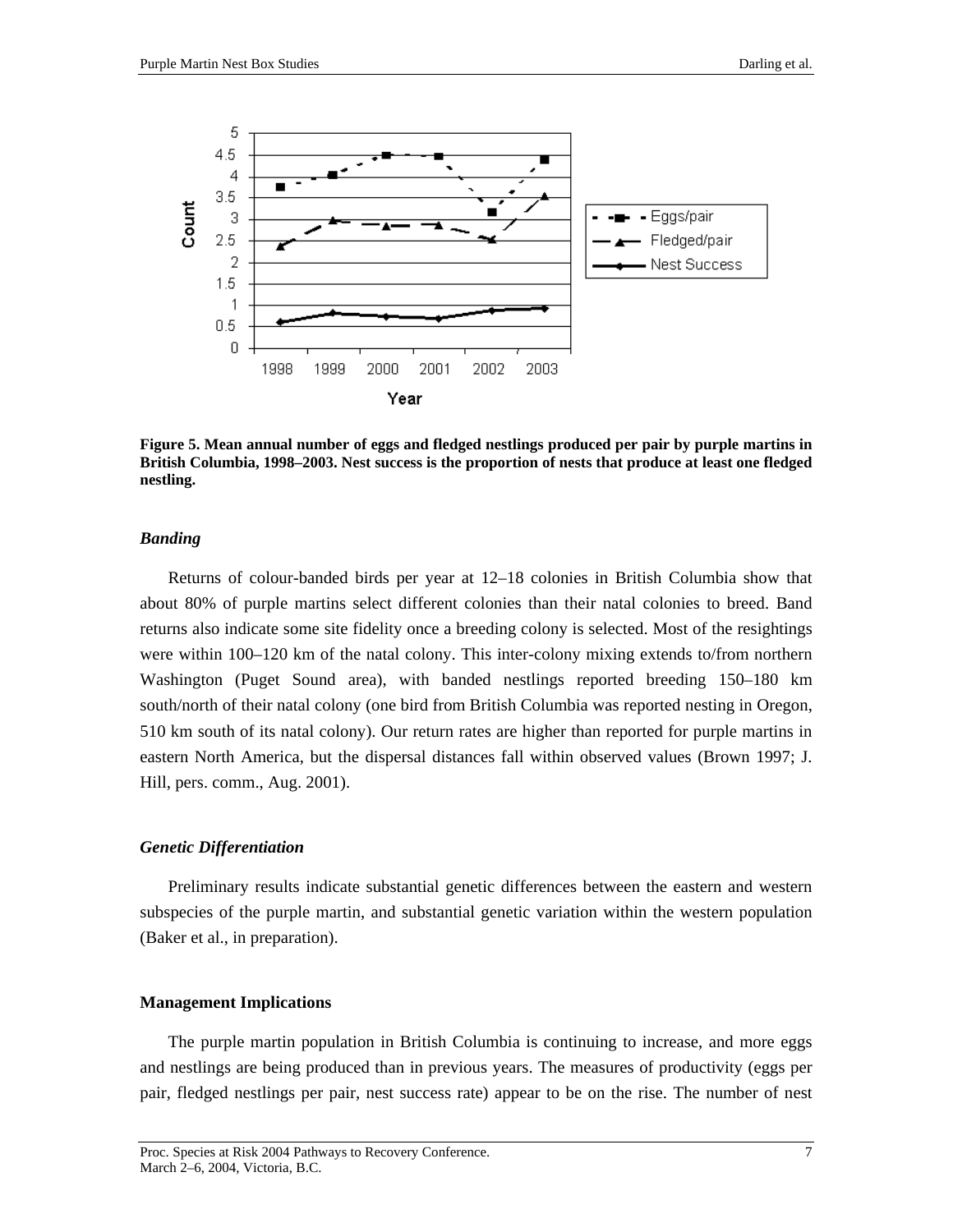boxes available for breeding has been increased greatly in the past six years, and managers might think we can reduce our efforts to assist the recovery of the population; however, the longevity of this recovery will require continued monitoring and vigilance.

Through nest checks we documented a 30–70% occupancy rate for nest boxes that were available in the major colonies. Our data (unpublished) do not show this is a factor of nest box design or age. It may be a social requirement to have a surfeit of cavities on the landscape to support the population. Currently, there are about 1100 boxes available at 52 sites. Although some boxes require repair or replacement, the number of boxes is likely sufficient for the  $\sim$ 200 pairs of purple martins that currently occupy 18 sites; therefore, it may be some time before occupancy rates increase. Availability of nest boxes is not a limiting factor in the recovery of the population.

Site fidelity results obtained from the banding project highlight the importance of maintaining and repairing nest boxes and colony sites as they age. Dispersal results obtained from the banding project highlight the importance of having a number of colony sites available for selection when birds return on spring migration. The nest box program needs to continue, and in particular, boxes and colonies need to be maintained.

The ultimate goal of managing the purple martin in British Columbia is to remove the species from the provincial Red List. To do this, we need to reduce or address the threats to long-term survival of the population. Placing nest boxes offshore and engaging colony stewards has reduced cavity competition from European starlings (*Sturnus vulgaris*) and house sparrows (*Passer domesticus*) at some sites. Loss of nesting habitat and opportunity is addressed by ample nest box placement and replacement at a variety of potential colony sites; however, to reduce the species' at-risk status, there is also a need to reduce its reliance on humans and man-made nest boxes.

Because purple martin in British Columbia are at the northern edge of the species' range, cataclysmic or stochastic events could drastically reduce the breeding population. Observations of banded birds combined with nest check data show that some proportion of early-arriving adult pairs initiate egg laying before the majority, and that in years of cool, wet spring weather, the early breeders may fail, have reduced egg production, or die. It may be necessary to consider any underlying population-level strategies in management decisions. It may also be necessary to consider that fluctuations in population and productivity are likely to occur, and that a drastic reduction to mid-1980s levels may occur again. Complete reproductive failure and massive dieoffs have been reported elsewhere in North America, followed by eventual recolonization and population rebound (Brown 1997). In B.C., there is a need to manage conservatively, maintain a careful watch, and keep all support mechanisms, like the current nest box program, in place.

The preliminary results of the DNA analysis show that we cannot count on immigration or transplants from east of the Rocky Mountains to supplement the population in British Columbia. Naturally occurring dispersal from natal colonies in northern Washington likely resulted in the recovery of the population in British Columbia in the last decade, and will be required again should a drastic reduction occur. This highlights the need to support and foster cross-border,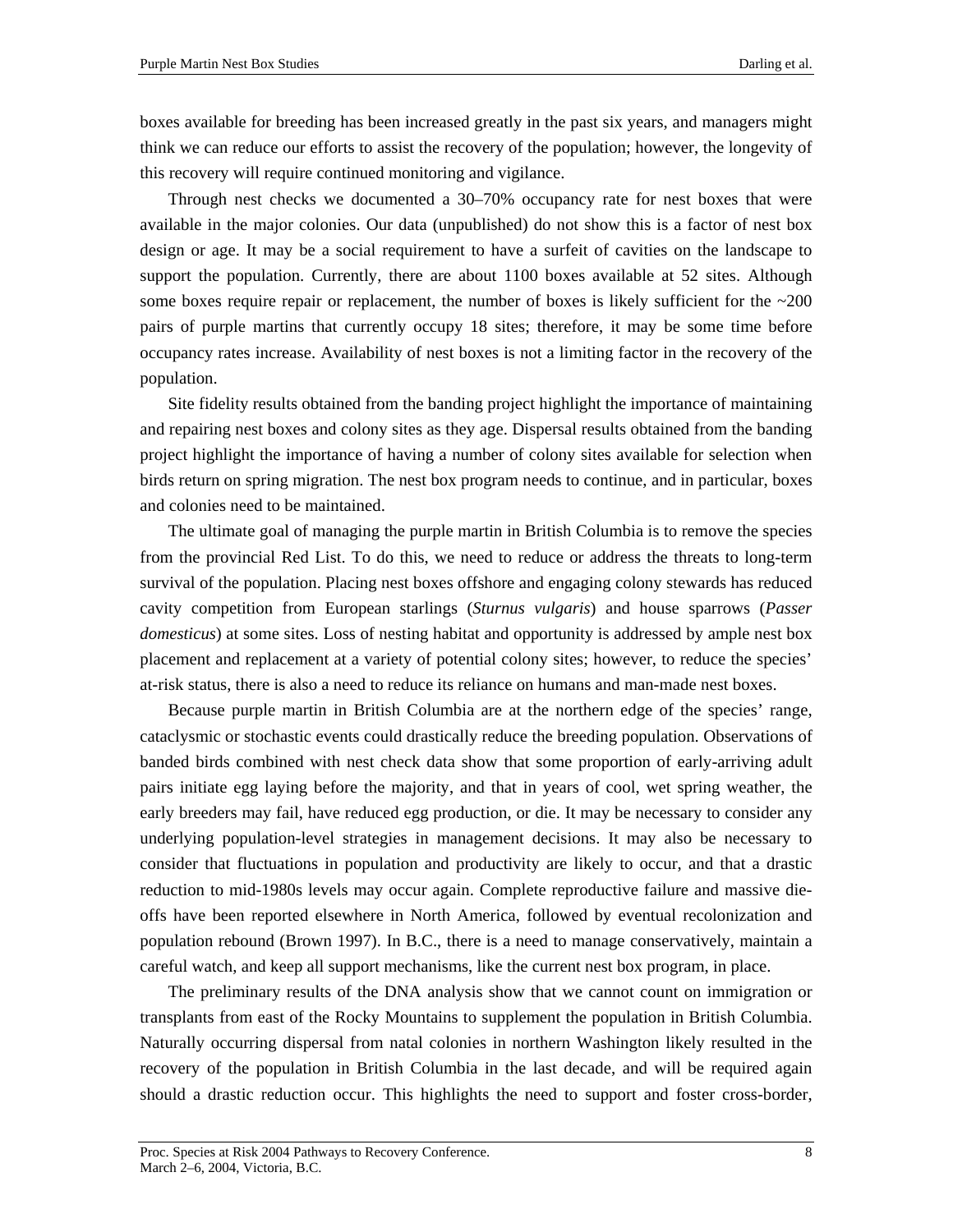multi-jurisdictional communication, data sharing, and preparation of a region-wide, cross-border recovery strategy and action plan for the western purple martin.

### **Acknowledgments**

We gratefully acknowledge our many partners in the nest box program and research projects: volunteers too numerous to mention; private landowners; numerous local Vancouver Island businesses that contributed nest box materials; the Habitat Conservation Fund; the Public Conservation Assistance Fund; the Department of National Defence; Toronto Dominion Friends of the Environment Foundation; the Purple Martin Conservation Association; Bird Studies Canada–Baillie Memorial Fund; the Human Resources Development Canada Summer Career Placement Program; the City of Nanaimo; Environment Canada Eco-Action; Coast Community Credit Union; and the British Columbia Ministry of Water, Land and Air Protection (previously the British Columbia Ministry of Environment, Lands and Parks).

#### **References**

Behle, W.H. 1968. A new race of the purple martin from Utah. Condor **70**:166–169.

- Brown, C.R. 1997. Purple martin (*Progne subis*). In A. Poole and F. Gill, editors. The birds of North America. No. 287. The Academy of Natural Sciences, Philadelphia, Pennsylvania, and the American Ornithologists' Union, Washington, D.C.
- Campbell, R.W., N.K. Dawe, I. McTaggart-Cowan, J.M. Cooper, G.W. Kaiser, M.C. McNall, and G.E. Smith. 1997. The birds of British Columbia. Vol. 3. Passerines: flycatchers through vireos. UBC Press, Vancouver, British Columbia.
- Cannings, R.J. 1998. The birds of British Columbia: a taxonomic catalogue. Wildlife Bulletin B-86. British Columbia Ministry of Environment, Lands and Parks, Wildlife Branch, Victoria, British Columbia. 252 pp.
- Cousens, B., J.C. Lee, L.M. Darling, J.C. Finlay, and T.W. Gillespie. 2005. Purple martin stewardship and recovery in British Columbia—two decades of successes and challenges. In T.D. Hooper, editor Proceedings of the species at risk 2004 pathways to recovery conference. March 2–6, 2004, Victoria, British Columbia. Species at Risk 2004 Pathways to Recovery Conference Organizing Committee, Victoria, British Columbia.
- Copley, D., D.F. Fraser, and J.C. Finlay. 1999. Purple martin, *Progne subis*: a British Columbia success story. Canadian Field-Naturalist **113**:226–229.
- Finlay, J.C. 1971. Breeding biology of purple martins at the northern limit of their range. Wilson Bulletin **83**:255–269.